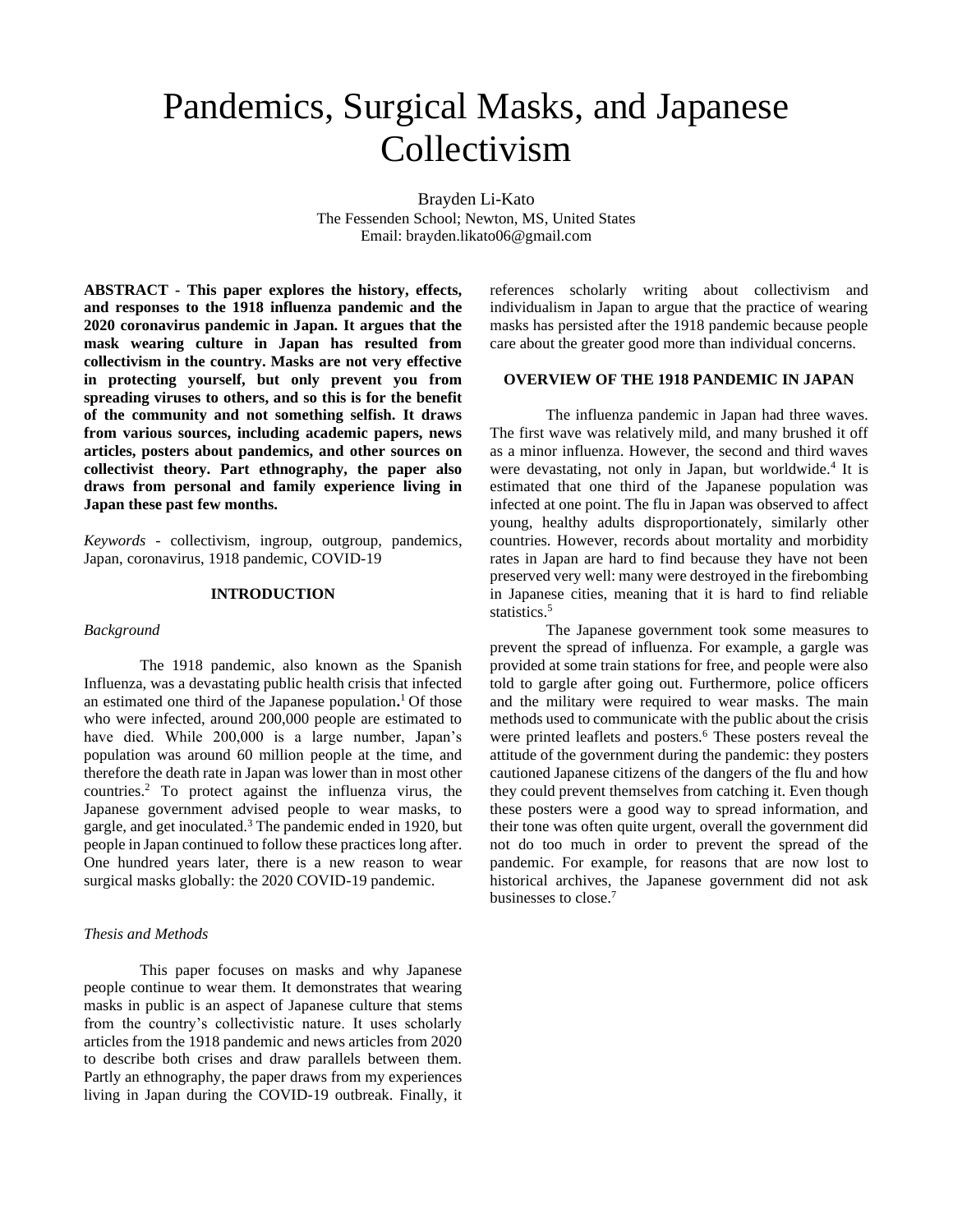

**Figure 1:** *'Influenza', Ministry of Home Affair, Department of Health. March 1922.* 8 Top left: "If you don't wear a mask…" Across the center: "Wear a mask inside the train." And "Don't forget to gargle after going out." Bottom right: "Masks and gargling"



**Figure 2:** *'Influenza', Ministry of Home Affair, Department of Health. March 1922.*<sup>9</sup>

Across the top: "The contagious wind of bacteria that should be feared!"

Across the bottom: "No mask, no life!"

# **OVERVIEW OF THE 2020 CORONAVIRUS PANDEMIC IN JAPAN**

One hundred years later, there is another major respiratory disease outbreak worldwide. The COVID-19 pandemic of today originated in Wuhan, China and the leading hypothesis is that it came from a food market where it is believed to have jumped from bats to humans.<sup>10</sup> It then spread to other countries, and the first large outbreak outside of China was located in South Korea. It then spread to Italy, where in late March, the country was reporting approximately  $6,000$  new cases per day.<sup>11</sup> In Japan, the first case was

observed on January 16th, 2020, although the person that tested positive swiftly recovered. The man, who had just returned from Wuhan, resides in Kanazawa.<sup>12</sup> The country reported its first death on February 13th, when an elderly woman in her 80s died in Kanagawa prefecture.<sup>13</sup> Any summary of Japan during the coronavirus epidemic would be incomplete without mentioning the Diamond Princess cruise ship, which was quarantined from February 3rd to March 2nd off the coast of Yokohama.<sup>14</sup> Many believe that the government's efforts to stop the spread of the virus on the cruise ship were lackluster, as many passengers caught the disease while the ship was quarantined. This is most likely because people were not effectively contained, and so therefore the virus spread rapidly among those on the cruise ship.<sup>15</sup>

The effects of the pandemic have been felt in all aspects of life in Japan. The country experienced its first major wave of cases in April, followed by a larger second wave that came in July. According to the official Tokyo government COVID website, "The number of Tokyo's confirmed coronavirus cases is approximately 18,000, accounting for around 31 percent of its cumulative total."<sup>16</sup> At the time of writing, August 21<sup>st</sup> 2020, this information was updates daily.." Japan was supposed to host the 2020 Tokyo Olympics, and many people suspect that Japan purposely downplayed infection numbers by reducing testing to attempt to have the Olympics go on.<sup>17</sup> I lived in Japan during the summer, and many people who live here seem to think this way. This is further corroborated by news articles questioning Japan's low testing rates. The Olympics were ultimately postponed on March 24th, 2020, four months before they were set to start. After the Olympics were postponed, the government finally declared a state of emergency across Japan in mid-April, several weeks after the rest of the world had declared theirs.<sup>18</sup> This included asking some businesses to shut down, such as restaurants, movie theaters or indoor recreational facilities. Similarly to the 1918 pandemic, the government could not mandate that businesses shut down, only request it. However, this is because the Japanese constitution forbids the government from telling people to stay home or from shutting down businesses, so the best they could do was to request that people comply.<sup>19</sup> The government also sent masks to every household and asked that people wear them, but the masks were met with ridicule online, nicknamed "Abenomasks."<sup>20</sup>

Even though there were 100 years between the pandemics, there are some things they have in common. First, the government appeared to have underestimated the severity of the pandemic, but both outbreaks in Japan were relatively mild compared to the rest of the world. The government also tried to get information about the pandemic out to the public, whether that is with posters in 1918 or with digital media today. Masks and gargling were widespread in Japan, and the government encouraged people to build these habits. Also, the government's response was a lukewarm response and both times it refused to enact a lockdown. In terms of the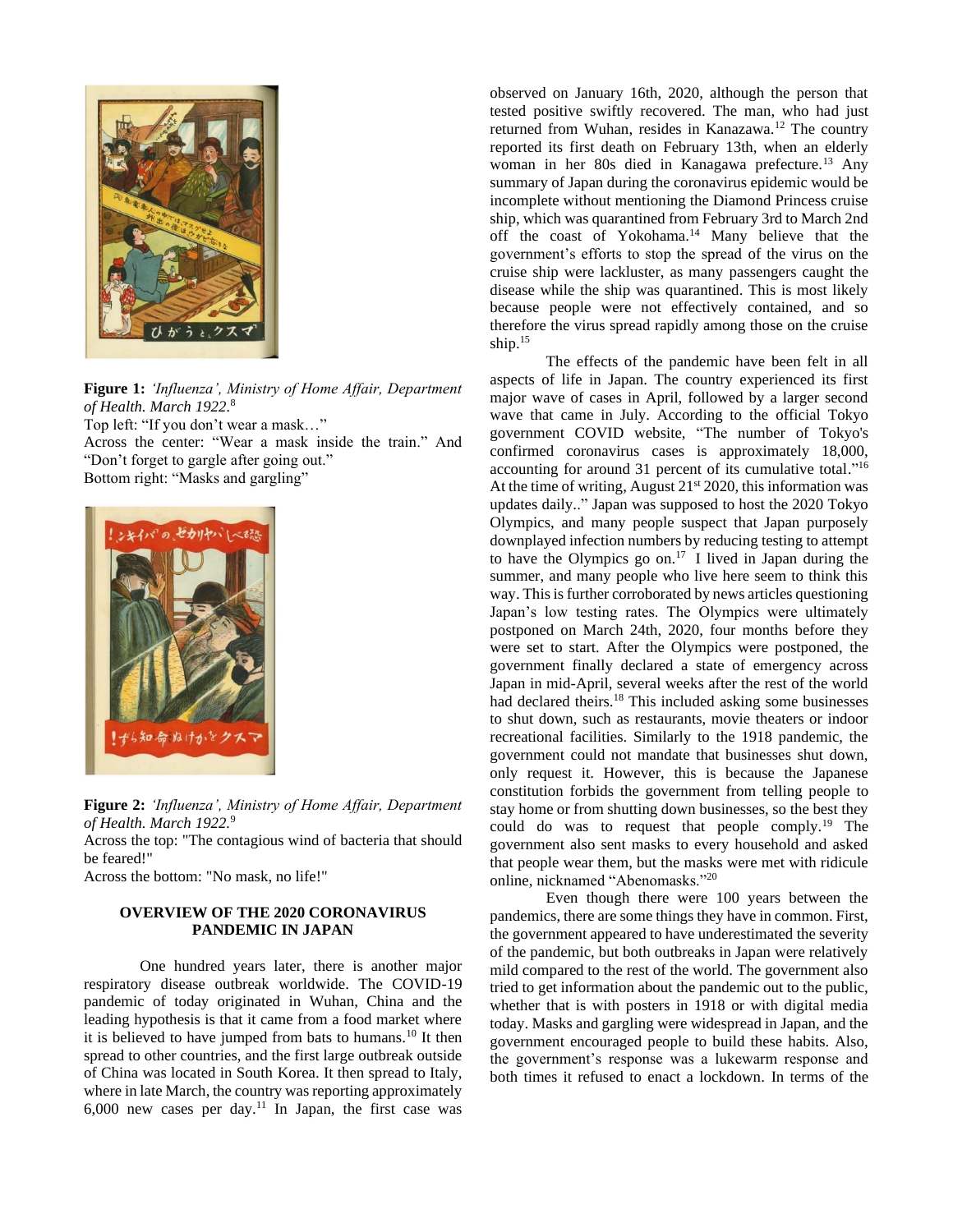viruses themselves, both spread extremely quickly and they both diseases that affect the respiratory system.

This begs the question: why has the impact on Japan been so negligible when compared to the rest of the world? Well, for the Spanish Influenza pandemic, we have a few explanations: One reason given is that the first, less severe wave was quite widespread in Japan, and so many people developed a resistance to the H1N1 virus before the second wave.<sup>21</sup> However, this explanation cannot be applied universally, as some prefectures that experienced a weak first wave also had a weaker second wave.<sup>22</sup>

Overall, there is no definite answer to why Japan was not affected as severely as other countries. Preventative measures in Japan have been rather disappointing. Whether due to lack of trying or legal restraints, there seems to be little to nothing stopping the virus from rampaging throughout the country. The Greater Tokyo area is home to almost 40 million people, but we do not see the rampant infection like we do in other major cities around the world. One answer is that Japan has not been testing very vigilantly, and this means that not many cases will be detected and the amount of cases in the official statistics will be lower. Low test rates during the COVID-19 pandemic cast doubt on the government's official numbers. A BBC article written in April explained that "…testing figures are striking both because the number tested is so small and the percentage tested is so high."<sup>23</sup>

# **OVERVIEW OF MASKS IN JAPAN**

Across Asia, masks became popular during the SARS epidemic back in 2003. However, it seems that Japan was spared from SARS, recording a total of 0 deaths. To see where masks in Japan came from, we have to go back much further. The culture of mask-wearing in Japan dates back to before the 1918 pandemic as a luxury item. However, masks only became widespread during and after the 1918 Spanish Influenza, which caused a devastating amount of deaths not only in Japan, but worldwide. One third of the Japanese population was afflicted with H1N1, even though the death rate was relatively low.<sup>24</sup>

#### **COLLECTIVISM AND SURGICAL MASKS**

Individualism and collectivism are aspects of a culture which are defined by how much autonomy members must act outside of their group. Social psychologist Geert Hofstede defined individualistic societies as "emphasiz[ing] 'I' consciousness, autonomy, emotional independence, individual initiative, right to privacy, autonomy, pleasure seeking, financial security, need for specific friendship, and universalism."<sup>24</sup> Collectivism usually occurs in countries with more authoritarian, right wing ideals.<sup>25</sup> Collectivistic societies "stress "we" consciousness, collective identity, emotional dependence, group solidarity, sharing, duties and obligations, need for stable and predetermined friendship, group decision, and particularism."<sup>26</sup> In societies, there are "ingroups" and "outgroups" for each person. A person's

ingroup is those who they care about greatly. In more individualistic societies, this would be just your direct family. In collectivistic cultures, this might extend to more distant relatives. Meanwhile, the outgroup refers to those who you are not related to, from coworkers to people you pass by in the street.

Japan in general is more collectivistic than western societies. This means that in Japan, people tend to have larger ingroups. The size of somebody's ingroup is closely related to how collectivistic the environment they grew up in was. Having a larger ingroup means that there are more people you have a risk of transmitting diseases to, so therefore people will most likely take more precautions. A larger ingroup means that you will be pressured to take care of members of your ingroup. During a pandemic, larger ingroups may lead people to take more aggressive preventative measures, like wearing a mask in public, not only for themselves, but for each other.

It is important to note that even though Japan is more collectivistic than western societies, it is home to around 130 million people, and not all of them hold the same ideals. A study conducted in Japan analyzing collectivism in all 47 prefectures of the country showed that rural areas tended to be more collectivistic than urban areas.<sup>27</sup> This study is supported by the fact that Japan has seen a recent resurgence in cases, most of which occurred in Tokyo, which is reported to be one of the least collectivistic prefectures in Japan. <sup>28</sup> (Even with the rise of cases in Tokyo, there are still less cases in Japan overall than in most other nations.)

Given how collectivistic Japan is, it is plausible that people in the country wear masks for two reasons: to protect those close to them, and because they value the opinions of their peers more so they feel pressured to wear a mask. In collectivistic cultures, people care more about the greater good and how other people in the community view them so they will wear masks to show that they are caring for others. Furthermore, when you have a larger ingroup, you also have more people you care deeply for and so you will want to wear a mask to make sure none of them will be endangered if you contract the virus.

During the 1918 pandemic, people started wearing masks to protect against the influenza virus. Masks were not widespread in Japan before the pandemic, and were mostly a status symbol.<sup>29</sup> However, after a government public health campaign, people started to wear them to protect themselves and each other, showing a concern for the greater good. People continued to wear masks even after the pandemic was over. Today, people still wear masks when they go outside. As the threat of COVID-19 grew between the months of January - May, masks in Japan were sold out at most establishments, and people have been diligent about wearing them throughout the pandemic. It is common to draw disapproving stares if you are out in public without a mask. For comparison, mask mandates have drawn ire in many other countries, such as the US, where a large number of people still refuse to wear masks.<sup>30</sup> In the US, which is a more individualistic society, the average ingroup tends to be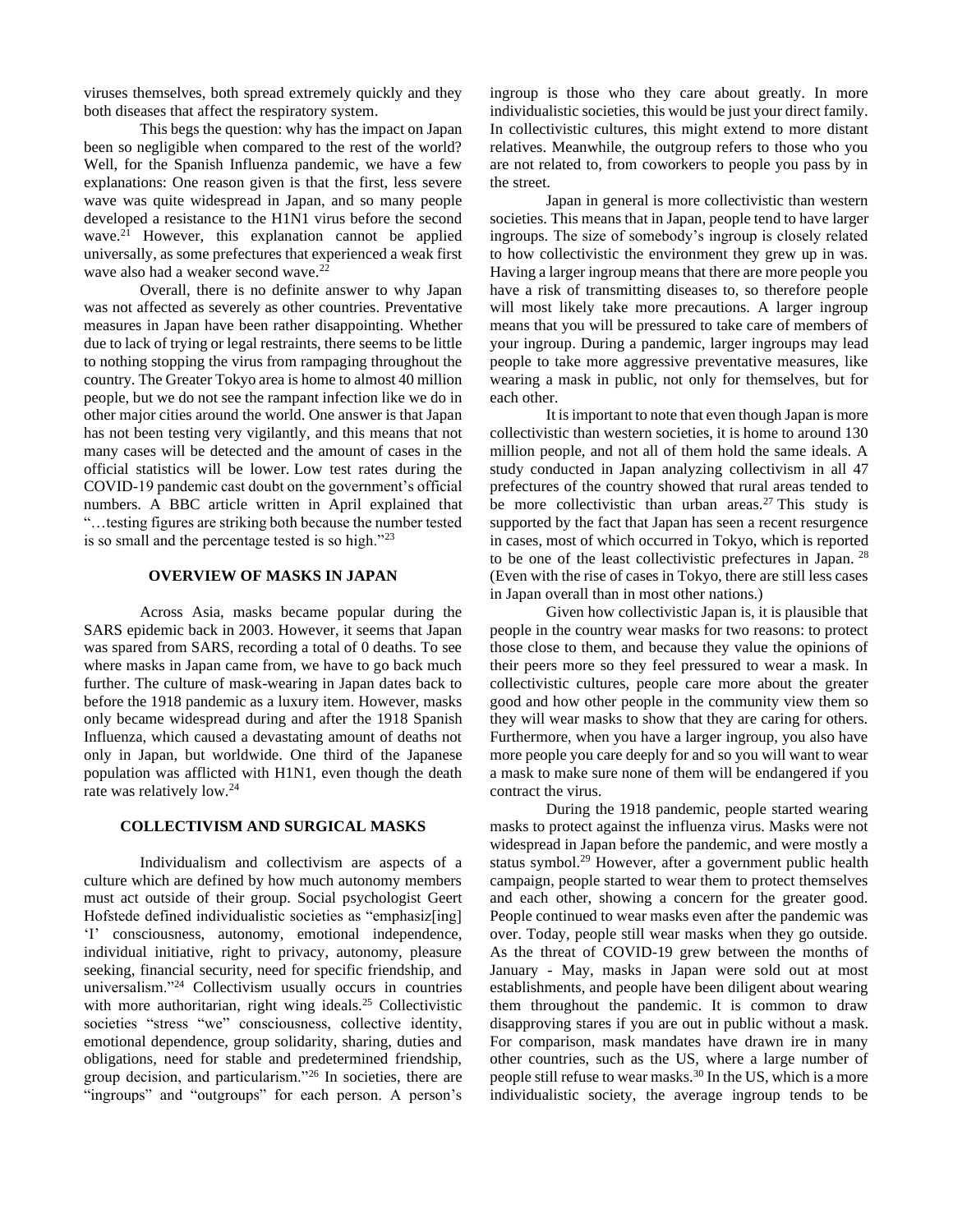smaller, leading to the normalization of refusing to wear a mask, which means people will be more empowered to not wear a mask as opposed to Japan.

# **CONCLUSION**

Analyzing the usage of surgical masks in Japan throughout the 1918 and 2020 pandemics shows that masks are an example of the collectivistic nature of Japanese culture. While I have tried my best to ensure that this paper is as accurate as possible, I recognize that I have had limited access to some resources, especially for the 1918 pandemic, because they are only available in archives with access limited to a small number of people. Also, since COVID-19 is a current event, and due to the unpredictability of pandemics, the information presented here is subject to change rather quickly. However, some key facts remain the same: In 1918, people started wearing masks after the government asked the public to do so in an attempt to stop the spread of the deadly influenza virus H1N1 virus. Through 2020, the culture of wearing masks (especially during the winter) had persisted. Surgical masks were sold out for months after COVID-19 became a global issue.

Analyzing the usage of surgical masks in Japan throughout the 1918 and 2020 pandemics shows that masks are an example of the collectivistic nature of Japanese culture. While I have tried my best to ensure that this paper is as accurate as possible, I recognize that I have had limited access to some resources, especially for the 1918 pandemic, because they are only available in archives limited to a small number of people. Also, since COVID-19 is a current event, the unpredictability of pandemics, means that the information presented here is subject to change rather quickly.

In 1918, people started wearing masks after the government asked the public to do so to stop the spread of the deadly influenza virus H1N1 virus. Through 2020, the culture of wearing masks (especially during the winter) had persisted. Surgical masks were sold out for months after COVID-19 became a global issue. People's willingness to wear masks during both of these pandemics in order to protect themselves and those around them shows Japan's collectivistic nature. A larger ingroup means there are more people to care for, and so therefore people will be more careful to not spread the virus to them.

### **ACKNOWLEDGEMENTS**

I would like to thank Michael Amano at Tokyo Academics for translating the posters. I would also like to thank Melissa Sarimento for helping me with this paper and helping me to keep going.

#### **REFERENCES**

<sup>1</sup> Palmer, Edwina and Rice, Geoffrey W. 1993. "Pandemic Influenza in Japan, 1918-19: Mortality Patterns and Official Responses." *The Society for Japanese Studies* 19 (2): 394.

https://www.jstor.org/stable/132645?seq=1#metadata\_info\_t ab\_contents

2 Ibid, 411.

Accessed June 2020.

3 Ibid, 401.

4 Ibid, 393.

5 Ibid, 417.

6 Ibid, 402.

7 Ibid.

8 Posters from the influenza pandemic are available online via the National Institute of Health. Translations were courtesy of Michael Amano at Tokyo Academics. https://www.niph.go.jp/toshokan/koten/Statistics/10008882 p.html

<sup>9</sup> Ibid.

<sup>10</sup> Campbell, Charlie, Yunnan, Yuxi, and Park, Alice. "Inside the Global Quest to Trace the Origins of COVID-19--and Predict Where It Will Go Next," *Time Magazine*. July 23, 2020. Accessed August 20, 2020. https://time.com/5870481/coronavirus-origins/

<sup>11</sup> "Italy." Worldometer. Accessed August 23, 2020. https://www.worldometers.info/coronavirus/country/italy/.

<sup>12</sup> Kyodo, "Japan confirms first case of coronavirus that has infected dozens in China," *Japan Times*. January 16, 2020. Accessed August 25, 2020. https://www.japantimes.co.jp/news/2020/01/16/national/scie nce-health/japan-first-coronavirus-case/

<sup>13</sup> Yotsumoto, Jun. "Japan confirms first death of person infected with coronavirus," NHK World. February 14. Accessed July 30, 2020. https://www3.nhk.or.jp/nhkworld/en/news/backstories/875/.

<sup>14</sup> Princess Cruises. "Princess Cruises: Diamond Princess Updates - Notices & Advisories." www.princess.com, March 16, 2020.

https://www.princess.com/news/notices\_and\_advisories/noti ces/diamond-princess-update.html.

<sup>15</sup> BBC. "Passengers Leave Diamond Princess Amid Criticism of Japan," February 20, 2020. Accessed August 20, 2020. https://www.bbc.com/news/world-asia-51555420

<sup>16</sup> These statistics are provided by the official Tokyo government COVID website. https://stopcovid19.metro.tokyo.lg.jp/en/ Please note that